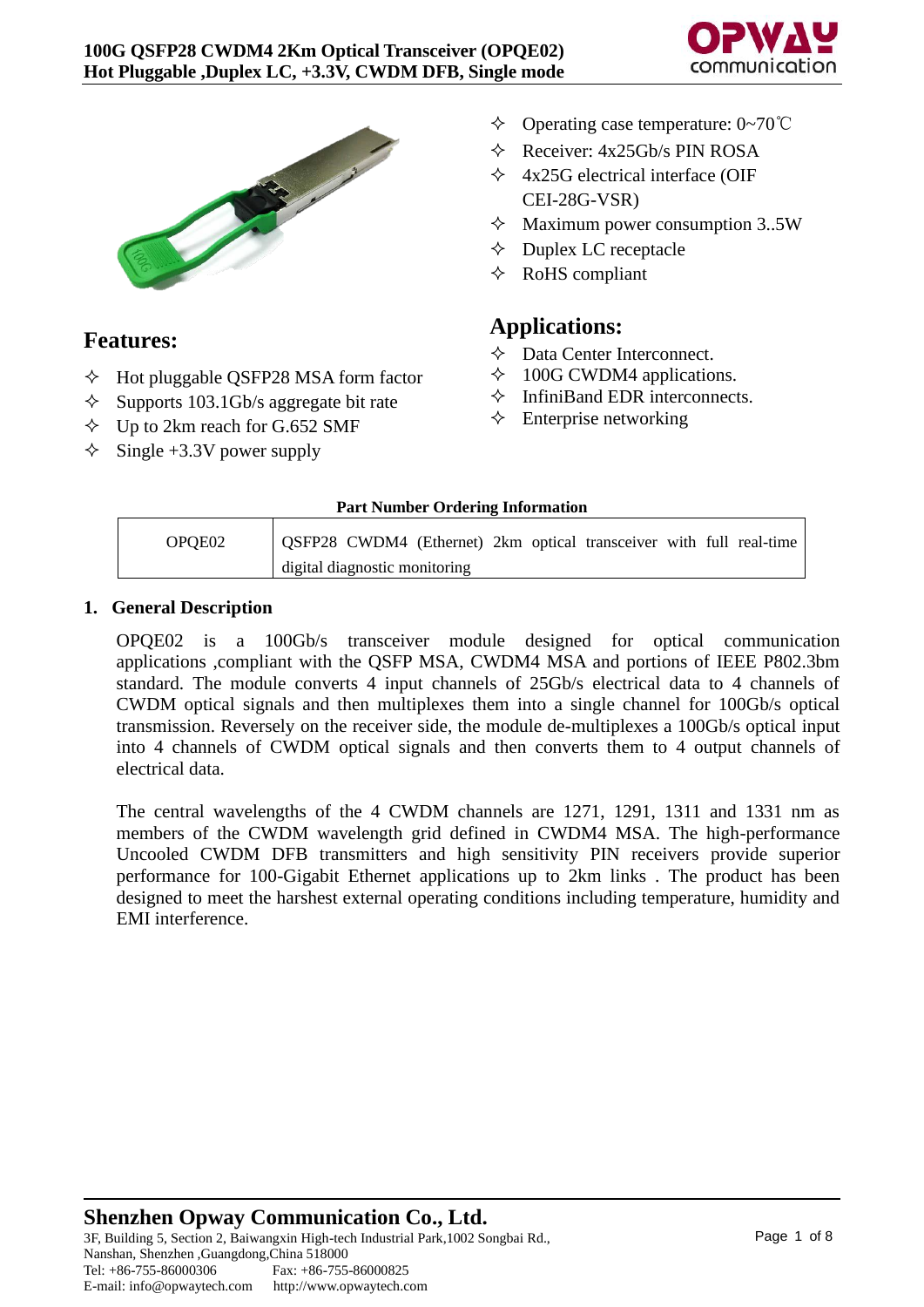

### **2. Transceiver Block Diagram**



**Figure1. Module Block Diagram** 

### **3. Pin Assignment and Description**

| 38 | GND               |             |                   |          |
|----|-------------------|-------------|-------------------|----------|
| 37 | TX <sub>1</sub> n |             | GND               |          |
| 36 | TX1p              |             | TX2n              |          |
| 35 | GND               |             | TX2p              |          |
| 34 | TX3n              |             | GND               |          |
| 33 | TX3p              |             | TX4n              |          |
| 32 | GND               |             | TX4p              | 23456789 |
| 31 | LPMode            |             | GND               |          |
| 30 |                   |             | ModSelL           |          |
|    | Vcc1              | <b>Card</b> | ResetL            |          |
| 29 | VccTx             |             | <b>VccRx</b>      | 10       |
| 28 | IntL              | Edge        | SCL               | 11       |
| 27 | ModPrsL           |             | SDA               | 12       |
| 26 | GND               |             | <b>GND</b>        | 13       |
| 25 | RX4p              |             | RX3p              | 14       |
| 24 | RX4n              |             | RX3n              | 15       |
| 23 | GND               |             | GND               | 16       |
| 22 | RX <sub>2p</sub>  |             | RX <sub>1p</sub>  | 17       |
| 21 | RX2n              |             | RX <sub>1</sub> n | 18       |
| 20 | GND               |             | GND               | 19       |

**Top Side** Viewed from Top

# **Bottom Side** Viewed from Bottom



### **4. Pin Definition**

| <b>PIN</b> | Logic | <b>Symbol</b> | <b>Name/Description</b>              | <b>Notes</b> |
|------------|-------|---------------|--------------------------------------|--------------|
|            |       | <b>GND</b>    | Ground                               |              |
| 2          | CML-I | Tx2n          | Transmitter Inverted Data Input      |              |
| 3          | CML-I | Tx2p          | Transmitter Non-Inverted Data output |              |
| 4          |       | <b>GND</b>    | Ground                               |              |
|            | CML-I | Tx4n          | Transmitter Inverted Data Input      |              |
| 6          | CML-I | Tx4p          | Transmitter Non-Inverted Data output |              |

# **Shenzhen Opway Communication Co., Ltd.**

3F, Building 5, Section 2, Baiwangxin High-tech Industrial Park,1002 Songbai Rd., Nanshan, Shenzhen ,Guangdong,China 518000 Fax: +86-755-86000825<br>http://www.opwaytech.com E-mail: info@opwaytech.com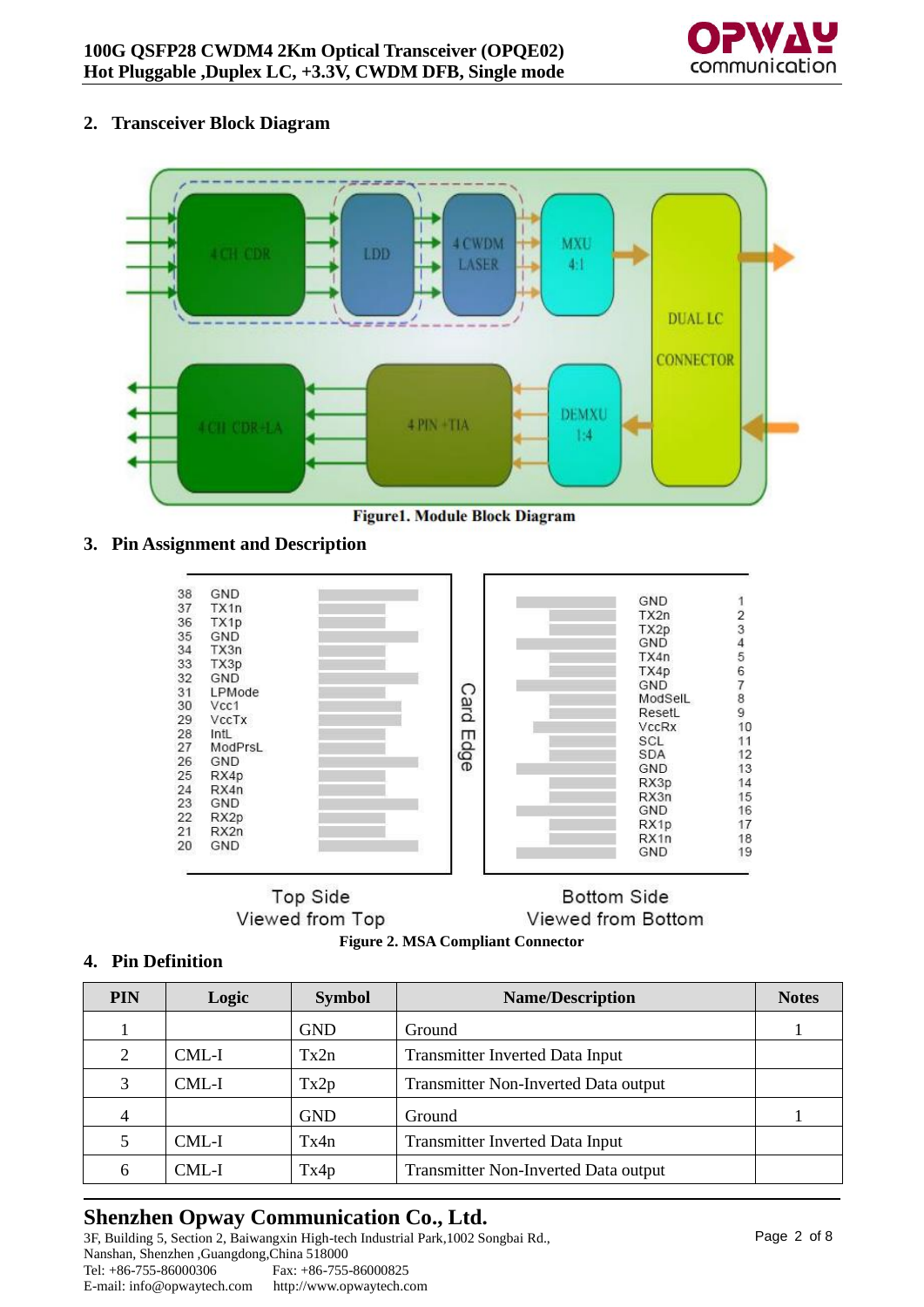### **100G QSFP28 CWDM4 2Km Optical Transceiver (OPQE02) Hot Pluggable ,Duplex LC, +3.3V, CWDM DFB, Single mode**



| $\tau$ |                | <b>GND</b>   | Ground                                     | 1              |
|--------|----------------|--------------|--------------------------------------------|----------------|
| 8      | <b>LVTLL-I</b> | ModSelL      | <b>Module Select</b>                       |                |
| 9      | LVTLL-I        | ResetL       | <b>Module Reset</b>                        |                |
| 10     |                | <b>VccRx</b> | +3.3V Power Supply Receiver                | $\overline{2}$ |
| 11     | LVCMOS-I/O     | <b>SCL</b>   | 2-Wire Serial Interface Clock              |                |
| 12     | LVCMOS-I/O     | <b>SDA</b>   | 2-Wire Serial Interface Data               |                |
| 13     |                | <b>GND</b>   | Ground                                     |                |
| 14     | $CML-O$        | Rx3p         | Receiver Non-Inverted Data Output          |                |
| 15     | CML-O          | Rx3n         | Receiver Inverted Data Output              |                |
| 16     |                | <b>GND</b>   | Ground                                     | 1              |
| 17     | CML-O          | Rx1p         | Receiver Non-Inverted Data Output          |                |
| 18     | CML-O          | Rx1n         | Receiver Inverted Data Output              |                |
| 19     |                | <b>GND</b>   | Ground                                     | $\mathbf{1}$   |
| 20     |                | <b>GND</b>   | Ground                                     | $\mathbf{1}$   |
| 21     | CML-O          | Rx2n         | Receiver Inverted Data Output              |                |
| 22     | CML-O          | Rx2p         | Receiver Non-Inverted Data Output          |                |
| 23     |                | <b>GND</b>   | Ground                                     | 1              |
| 24     | CML-O          | Rx4n         | Receiver Inverted Data Output              | $\mathbf{1}$   |
| 25     | CML-O          | Rx4p         | Receiver Non-Inverted Data Output          |                |
| 26     |                | <b>GND</b>   | Ground                                     | 1              |
| 27     | <b>LVTTL-O</b> | ModPrsL      | <b>Module Present</b>                      |                |
| 28     | LVTTL-O        | IntL         | Interrupt                                  |                |
| 29     |                | VccTx        | +3.3 V Power Supply transmitter            | $\overline{2}$ |
| 30     |                | Vcc1         | $+3.3$ V Power Supply                      | $\overline{2}$ |
| 31     | LVTTL-I        | LPMode       | Low Power Mode                             |                |
| 32     |                | <b>GND</b>   | Ground                                     | $\mathbf{1}$   |
| 33     | CML-I          | Tx3p         | Transmitter Non-Inverted Data Input        |                |
| 34     | CML-I          | Tx3n         | <b>Transmitter Inverted Data Output</b>    |                |
| 35     |                | <b>GND</b>   | Ground                                     | $\mathbf{1}$   |
| 36     | CML-I          | Tx1p         | <b>Transmitter Non-Inverted Data Input</b> |                |
| 37     | CML-I          | Tx1n         | <b>Transmitter Inverted Data Output</b>    |                |
| 38     |                | <b>GND</b>   | Ground                                     | $\mathbf{1}$   |

#### **Notes:**

- 1. GND is the symbol for signal and supply (power) common for the QSFP28 module. All are common within the module and all module voltages are referenced to this potential unless otherwise noted. Connect these directly to the host board signal common ground plane.
- 2. VccRx, Vcc1 and VccTx are the receiving and transmission power suppliers and shall be applied concurrently. Recommended host board power supply filtering is shown in Figure 3 below. Vcc Rx, Vcc1 and Vcc Tx may be internally connected within the module in any combination. The connector pins are each rated for a

# **Shenzhen Opway Communication Co., Ltd.**

3F, Building 5, Section 2, Baiwangxin High-tech Industrial Park,1002 Songbai Rd., Nanshan, Shenzhen ,Guangdong,China 518000 Fax: +86-755-86000825 E-mail: info@opwaytech.com http://www.opwaytech.com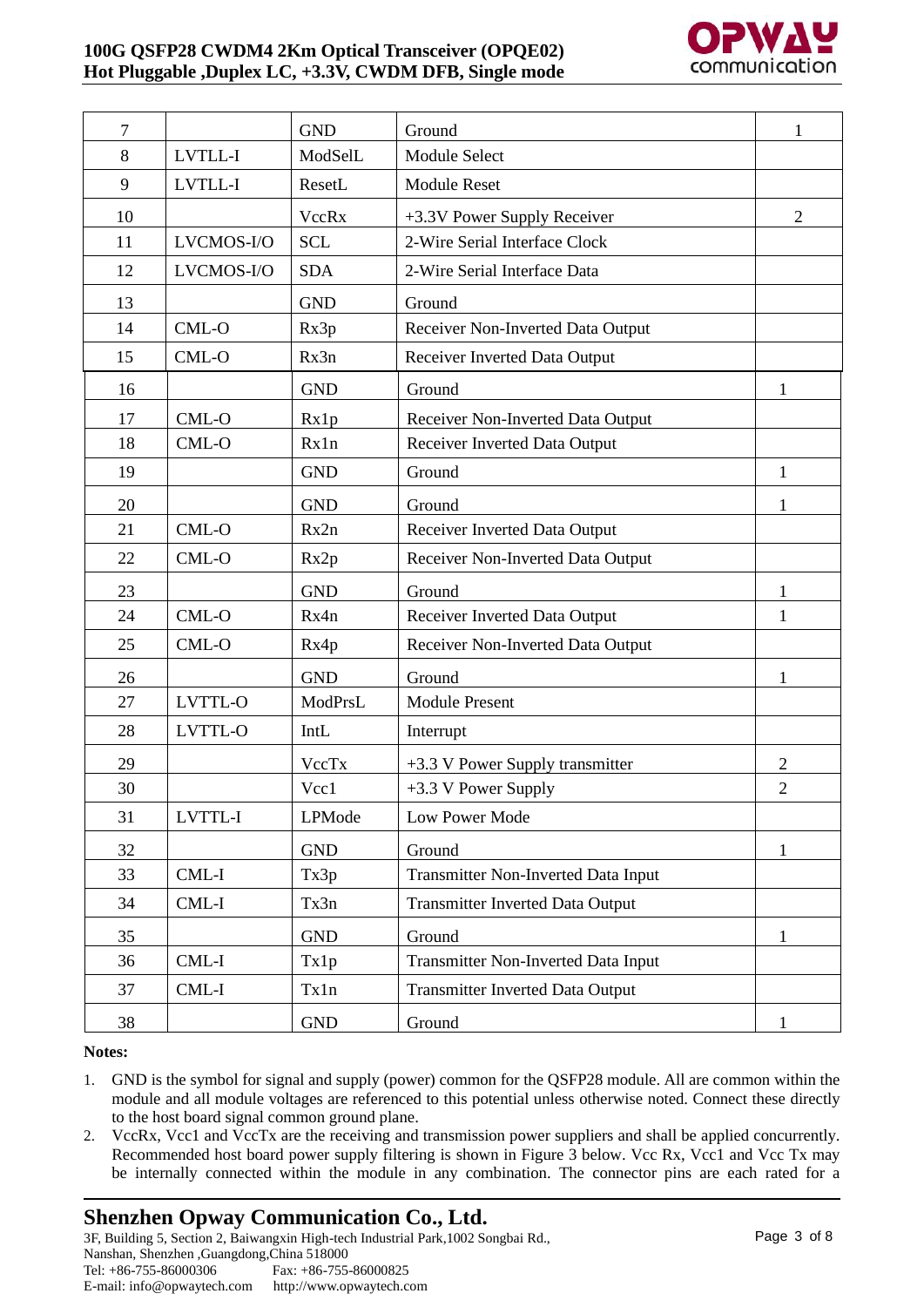

maximum current of 1000mA.

### **5. Recommend Power Supply Filter**



**Figure 3. Recommended Power Supply Filter**

### **6. Absolute Maximum Ratings**

It has to be noted that the operation in excess of any individual absolute maximum ratings might cause permanent damage to this module.

| <b>Parameter</b>                  | <b>Symb</b> | Min    | <b>Typ</b> | <b>Max</b> | Unit          | <b>Ref</b> |
|-----------------------------------|-------------|--------|------------|------------|---------------|------------|
| Maximum Supply Voltage            | <b>Vcc</b>  | $-0.5$ |            | 3.6        |               |            |
| <b>Storage Temperature</b>        | TS          | $-40$  |            | $+85$      | C             |            |
| <b>Case Operating Temperature</b> | <b>TOP</b>  |        |            | $+70$      | C             |            |
| <b>Relative Humidity</b>          | <b>RH</b>   | 15     |            | 85         | $\frac{0}{0}$ |            |
| Receiver Damage Threshold, per    | PRdmg       | 3.5    |            |            | dBm           |            |

#### **Notes:**

1. Non-condensing.

### **7. Electrical Characteristics(TOP = 0 to +70<sup>°</sup>C**  $VCC = 3.15$  **to 3.45 Volts)**

The following electrical characteristics are defined over the Recommended Operating Environment unless otherwise specified.

| <b>Parameter</b>        | <b>Symbol</b> | <b>Min</b>                    | <b>Typ</b> | <b>Max</b> | Unit | Ref. |  |
|-------------------------|---------------|-------------------------------|------------|------------|------|------|--|
| <b>Supply Voltage</b>   | Vcc           | 3.5                           |            | 3.5        |      |      |  |
| <b>Supply Current</b>   | Icc           |                               |            | 1.2        | A    |      |  |
| Module total power      | D             |                               |            | 3.5        | W    |      |  |
| Transmitter             |               |                               |            |            |      |      |  |
| Signaling rate per lane |               | $25.78125 \pm 100$ ppm<br>GBd |            |            |      |      |  |

# **Shenzhen Opway Communication Co., Ltd.**

3F, Building 5, Section 2, Baiwangxin High-tech Industrial Park,1002 Songbai Rd., Nanshan, Shenzhen ,Guangdong,China 518000<br>Tel: +86-755-86000306 Fax: +86-755 Fax: +86-755-86000825 E-mail: info@opwaytech.com http://www.opwaytech.com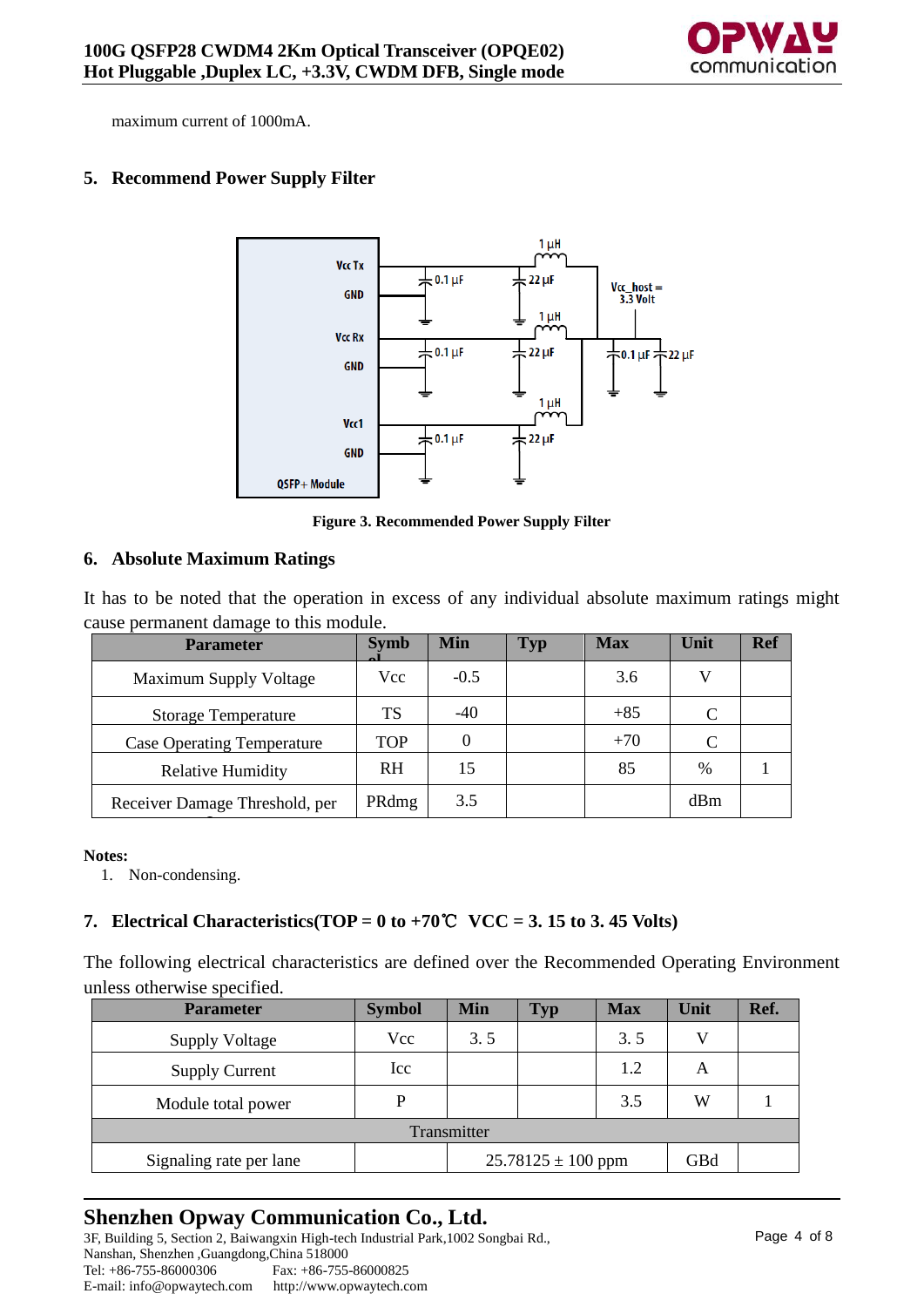### **100G QSFP28 CWDM4 2Km Optical Transceiver (OPQE02) Hot Pluggable ,Duplex LC, +3.3V, CWDM DFB, Single mode**



| Differential data input swing per lane                 | Vin, pp  |                                   |                                                                 | 900            | mV   |                |
|--------------------------------------------------------|----------|-----------------------------------|-----------------------------------------------------------------|----------------|------|----------------|
| Differential input return loss (min)                   | RLd(f)   |                                   | $9.5 - 0.37f$ , $0.01 \le f < 8$                                |                | dB   |                |
|                                                        |          |                                   | $4.75 - 7.4 \log 10(f/14),$<br>$8 \le f < 19$                   |                |      |                |
| Differential to common mode input<br>return loss (min) | RLdc(f)  |                                   | 22-20(f/25.78), 0.01 \f < 12.89<br>15-6(f/25.78), 12.89 \f < 19 |                | dB   |                |
| Differential termination mismatch                      |          |                                   |                                                                 | 10             | $\%$ |                |
| Stressed input parameters                              |          |                                   |                                                                 |                |      |                |
| Eye width                                              |          |                                   | 0.46                                                            |                | UI   |                |
| Applied pk-pk sinusoidal jitter                        |          |                                   | Per IEEE 802.3bm Table 88-13                                    |                |      |                |
| Eye height                                             |          |                                   | 95                                                              |                | mV   |                |
| DC common mode voltage                                 |          | $-350$                            |                                                                 | 2850           | mV   |                |
|                                                        | Receiver |                                   |                                                                 |                |      |                |
| Signaling rate per lane                                |          |                                   | $25.78125 \pm 100$ ppm                                          |                | GBd  |                |
|                                                        |          | 100                               |                                                                 | 400            |      |                |
| Differential data output swing                         | Vout, pp | 300                               |                                                                 | 600            | mVpp | $\overline{2}$ |
|                                                        |          | 400                               |                                                                 | 800            |      |                |
|                                                        |          | 600                               |                                                                 | 1200           |      |                |
| Eye width                                              |          | 0.57                              |                                                                 |                | UI   |                |
| Vertical eye closure                                   |          |                                   |                                                                 | 5.5            | dB   |                |
| Differential output return loss (min)                  | RLd(f)   | $9.5 - 0.37f$ , $0.01 \leq f < 8$ |                                                                 |                | dB   |                |
|                                                        |          |                                   | $4.75 - 7.4 \log 10(f/14)$ ,                                    | $8 \le f < 19$ |      |                |
| Common to differential mode<br>RLdc(f)                 |          | 22-20(f/25.78), 0.01 f < 12.89    |                                                                 |                | dB   |                |
| conversion return loss (min)                           |          | 15-6(f/25.78), 12.89 \f < 19      |                                                                 |                |      |                |
| Differential termination mismatch                      |          |                                   |                                                                 | 10             | $\%$ |                |
| Transition time, 20% to 80%                            | tr tf    | 12                                |                                                                 |                | ps   |                |

#### **Notes:**

1. Maximum total power value is specified across the full temperature and voltage range. Power consumption  $\leq$  3.5W when stabilized, but may be > 3.5W during locking acquisition.

2. Output voltage is settable in 4 discrete ranges via I2C. Default range is Range 2 (400 – 800 mV).

# **Shenzhen Opway Communication Co., Ltd.**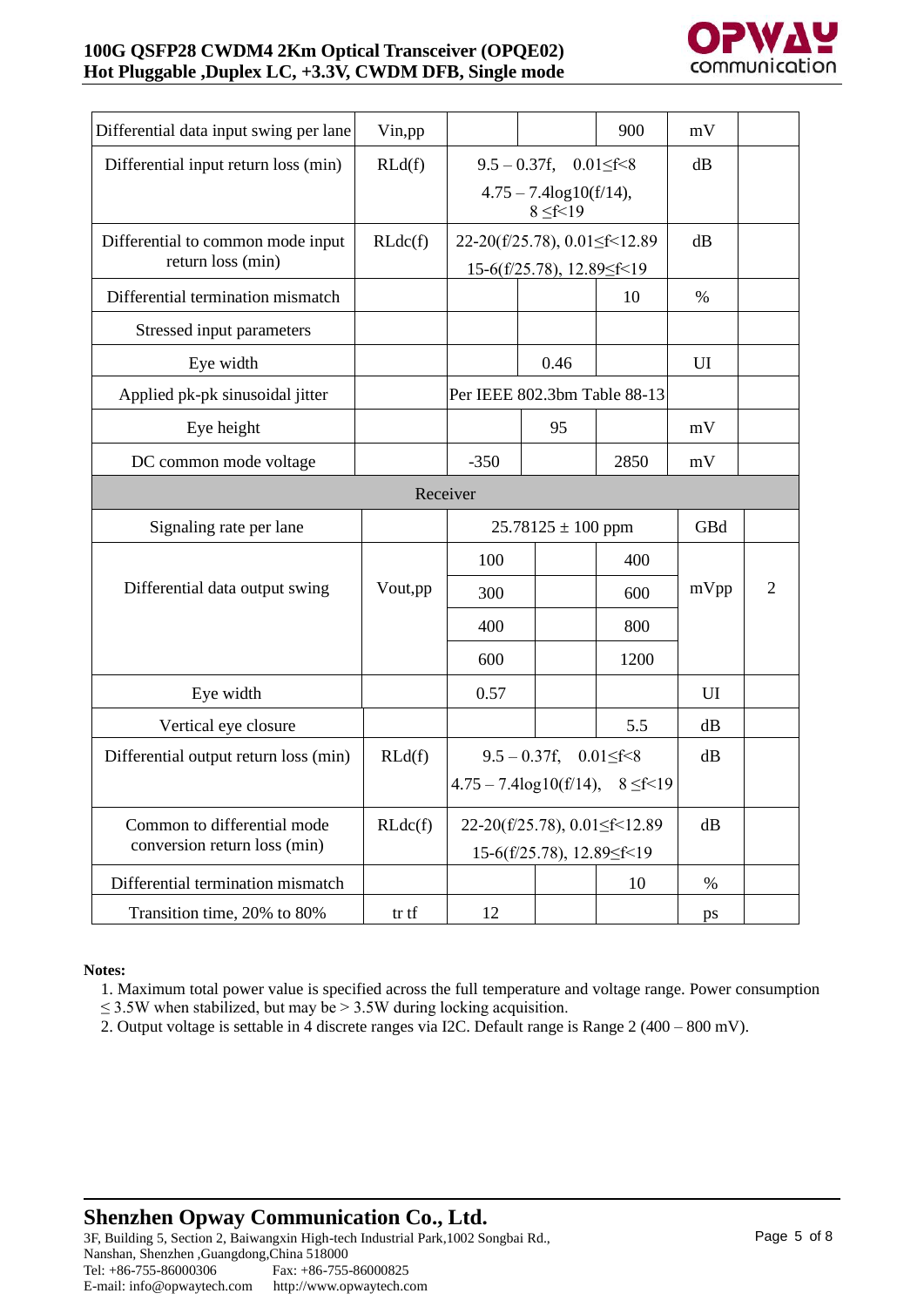

### **8. Optical Characteristics (, TOP = 0 to +70** ℃**, VCC = 3.15 to 3.45 Volts)**

| <b>Parameter</b>                                            | <b>Symbol</b>                                     | <b>Min</b>                                                                       | <b>Typ</b>             | <b>Max</b> | Unit | <b>Ref</b>     |
|-------------------------------------------------------------|---------------------------------------------------|----------------------------------------------------------------------------------|------------------------|------------|------|----------------|
|                                                             |                                                   | Transmitter                                                                      |                        |            |      |                |
| Signaling Speed per Lane                                    |                                                   |                                                                                  | $25.78125 \pm 100$ ppm |            | Gb/s | 1              |
| Lane center wavelengths (range)                             |                                                   | $1264.5 - 1277.5$<br>$1284.5 - 1297.5$<br>$1304.5 - 1317.5$<br>$1324.5 - 1337.5$ |                        |            | nm   |                |
| Transmit OMA per Lane                                       | TxOMA1                                            | $-4$                                                                             |                        | 2.5        | dBm  |                |
| Transmit OMA per Lane @TDP max                              | TxOMA2                                            | $-2$                                                                             |                        |            | dBm  | $\overline{2}$ |
| Transmit Average Power per Lane                             | $P_{AVG}$                                         | $-6.5$                                                                           |                        | 2.5        | dBm  | 8              |
| <b>Optical Extinction Ratio</b>                             | ER                                                | 3.5                                                                              |                        |            | dB   |                |
| <b>Transmitter and Dispersion Penalty per</b><br>Lane       | <b>TDP</b>                                        |                                                                                  |                        | 3          | dB   | 3              |
| Launch Power (OMA-TDP)                                      | OMA-<br><b>TDP</b>                                | $-5$                                                                             |                        |            | dBm  |                |
| Sidemode Suppression ratio                                  | <b>SSRmin</b>                                     | 30                                                                               |                        |            | dB   |                |
| Average launch power of OFF<br>transmitter, per lane        |                                                   |                                                                                  |                        | $-30$      | dBm  |                |
| <b>Transmitter Reflectance</b>                              |                                                   |                                                                                  |                        | $-12$      | dB   |                |
| Transmitter eye mask definition {X1,<br>X2, X3, Y1, Y2, Y3} |                                                   | $\{0.31, 0.4, 0.45, 0.34, 0.38,$<br>0.4                                          |                        |            |      | 4              |
|                                                             |                                                   | Receiver                                                                         |                        |            |      |                |
| Signaling Speed per Lane                                    |                                                   |                                                                                  | $25.78125 \pm 100$ ppm |            | Gb/s | 5              |
| Lane center wavelengths (range)                             |                                                   | $1264.5 - 1277.5$<br>$1284.5 - 1297.5$<br>$1304.5 - 1317.5$<br>$1324.5 - 1337.5$ |                        |            | nm   |                |
| <b>Receive Saturation</b><br>(OMA) per Lane                 | Rmax                                              | 2.5                                                                              |                        |            | dBm  |                |
| Damage threshold per Lane                                   |                                                   | 3.5                                                                              |                        |            | dBm  |                |
| <b>Unstressed Receiver Sensitivity (OMA)</b><br>per Lane    | <b>Rxsens</b>                                     |                                                                                  |                        | $-11.5$    | dBm  | 6              |
| <b>Stressed Receiver Sensitivity (OMA)</b><br>per Lane      | <b>SRS</b>                                        |                                                                                  |                        | $-7.3$     | dBm  | 7              |
|                                                             | Conditions of stressed receiver sensitivity test: |                                                                                  |                        |            |      |                |
| <b>Vertical Eye Closure Penalty</b>                         | <b>VECP</b>                                       | 1.9                                                                              |                        |            | dB   |                |
| Stressed J2 Jitter                                          | J2                                                | 0.33                                                                             |                        |            | UI   |                |

# **Shenzhen Opway Communication Co., Ltd.**

3F, Building 5, Section 2, Baiwangxin High-tech Industrial Park,1002 Songbai Rd., Nanshan, Shenzhen ,Guangdong,China 518000<br>Tel: +86-755-86000306<br>Fax: +86-755-86000825 Tel: +86-755-86000306<br>
E-mail: info@opwaytech.com http://www.opwaytech.com E-mail: info@opwaytech.com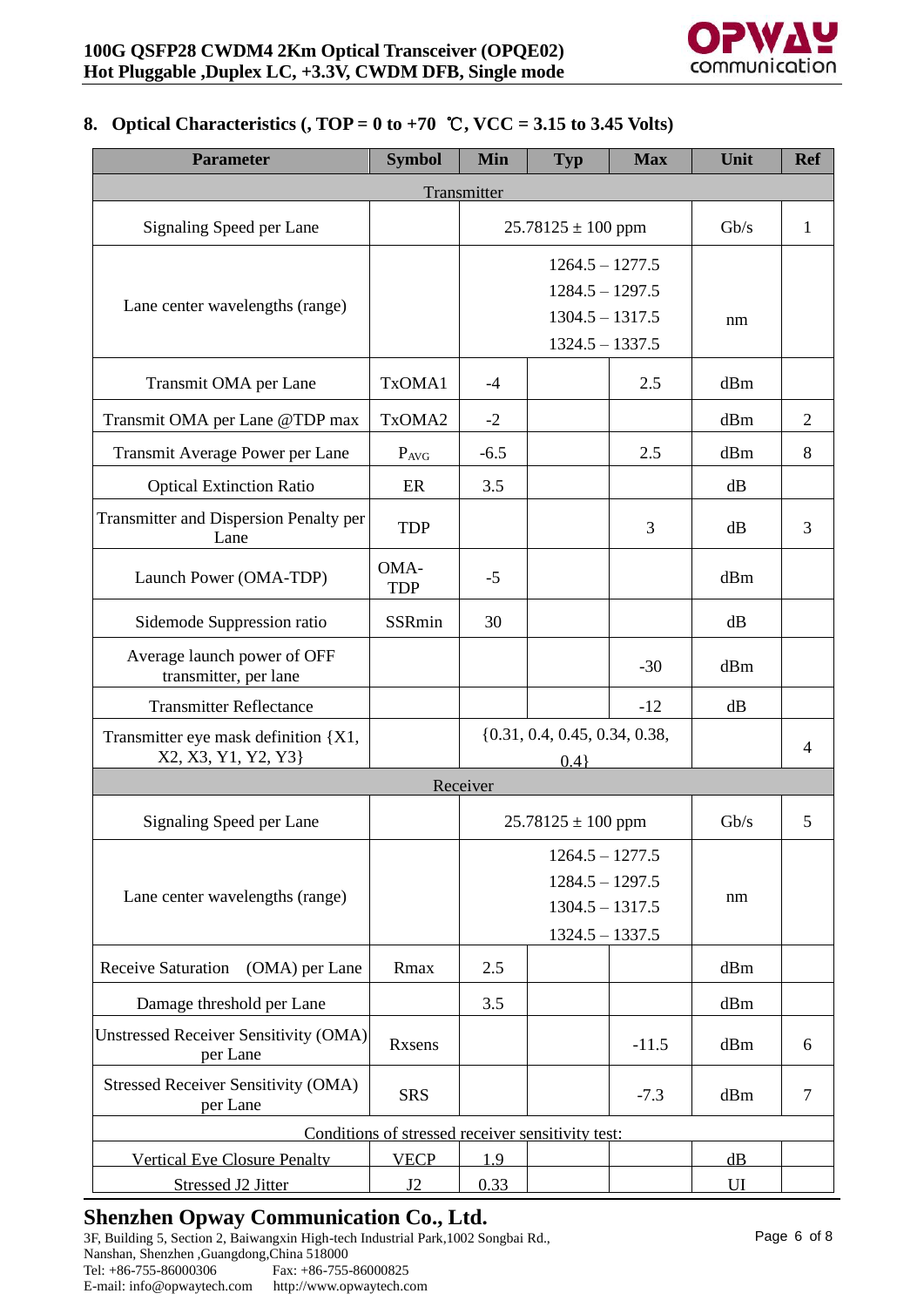

| Stressed J4 Jitter                                    | J4          | 0.48  |                                       |       |     |  |
|-------------------------------------------------------|-------------|-------|---------------------------------------|-------|-----|--|
| SRS eye mask definition {X1, X2, X3, }<br>Y1, Y2, Y3} |             |       | $\{0.39, 0.5, 0.5, 0.39, 0.39, 0.4\}$ |       |     |  |
| LOS De-Assert                                         | <b>LOSD</b> |       |                                       | $-13$ | dBm |  |
| <b>LOS Assert</b>                                     | LOSA        | $-24$ |                                       |       | dBm |  |
| <b>LOS Hysteresis</b>                                 |             | 0.5   |                                       |       | dB  |  |

**Notes:**

1. Transmitter consists of 4 lasers operating at 25.78Gb/s each.

2. At maximum TDP.

- 3. TDP value does not include MPI penalty.
- 4. Hit ratio of 5x10-5, per IEEE.
- 5. Receiver consists of 4 photodetectors operating at 25.78Gb/s each.

6. Sensitivity is specified at 5x10-5 BER.

7. Measured with CWDM4 MSA2 conformance test signal at TP3 for 5x10-5 BER.

8. Power value and power accuracy are with all channels on.

### **9. Digital Diagnostic Functions**

The following digital diagnostic characteristics are defined over the normal operating conditions unless otherwise specified.

| <b>Parameter</b>                           | <b>Symbol</b> | <b>Min</b> | <b>Max</b> | <b>Units</b> | <b>Notes</b>                        |
|--------------------------------------------|---------------|------------|------------|--------------|-------------------------------------|
| Temperature monitor absolute<br>error      | DMI_Temp      | $-3$       | 3          | degC         | Over operating<br>temperature range |
| Supply voltage monitor<br>absolute error   | DMI_VCC       | $-0.1$     | 0.1        | V            | Over full operating<br>range        |
| Channel RX power monitor<br>absolute error | DMI RX Ch     | $-2$       | 2          | dB           |                                     |
| Channel Bias current monitor               | DMI_Ibias_Ch  | $-10%$     | 10%        | mA           |                                     |
| Channel TX power monitor<br>absolute error | DMI TX Ch     | $-2$       | 2          | dB           |                                     |

**Notes:**

1. Due to measurement accuracy of different single mode fibers, there could be an additional +/-1 dB fluctuation, or  $a +/- 3$  dB total accuracy.